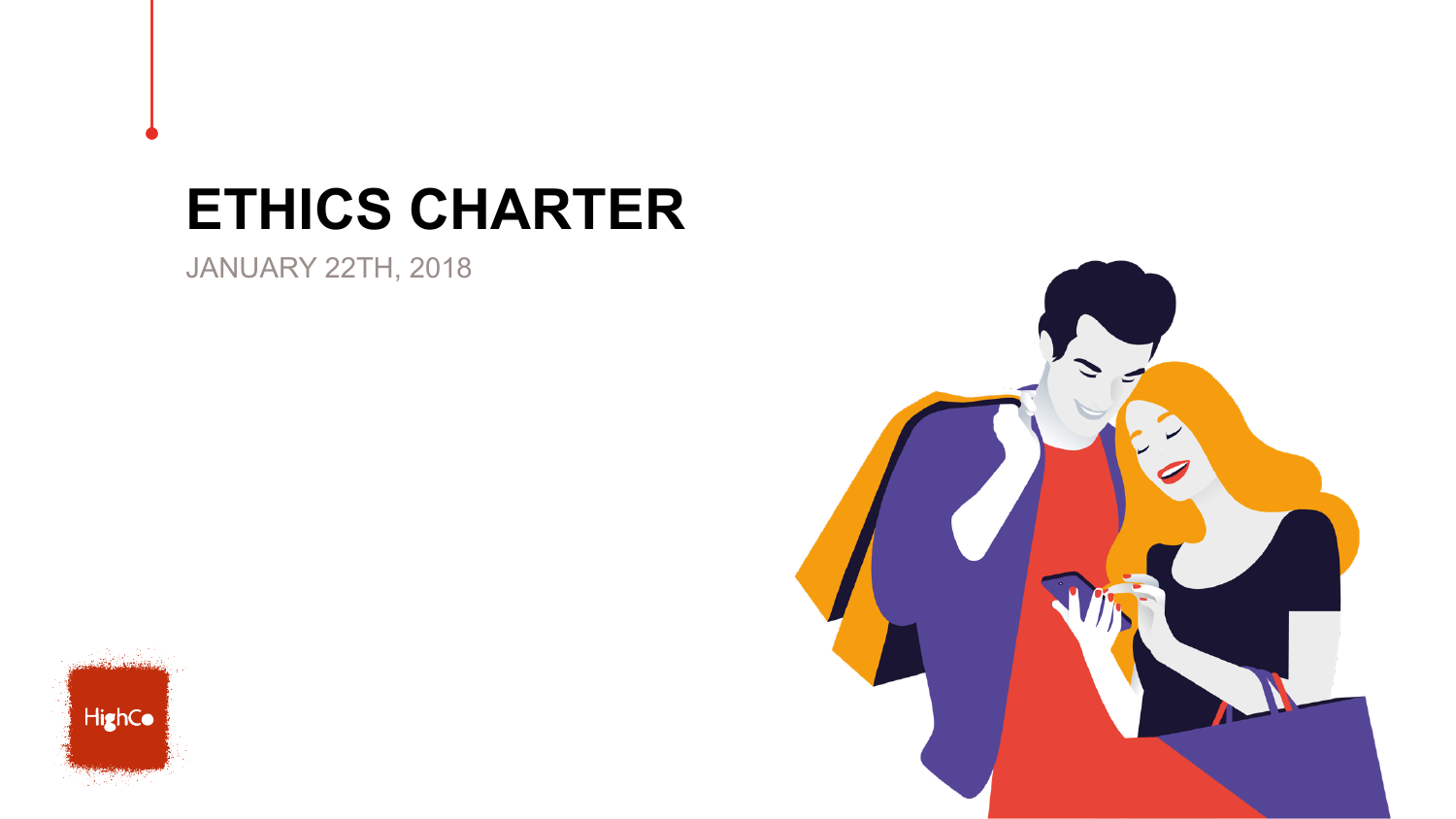# **CONTENTS**

# Ø **OUR ETHICAL PRINCIPLES**

## Ø **OUR RESPONSIBILITY TO OUR PARTNERS**

- 1. Government authorities
- 2. Employees
- 3. Clients
- 4. Suppliers
- 5. Competitors
- 6. Shareholders
- 7. Consumers
- Ø **WHO IS THIS CHARTER FOR AND HOW IS IT APPLIED?**
- 1. Who is this Charter for?
- 2. How is this Charter distributed?
- 3. What to do in case of violation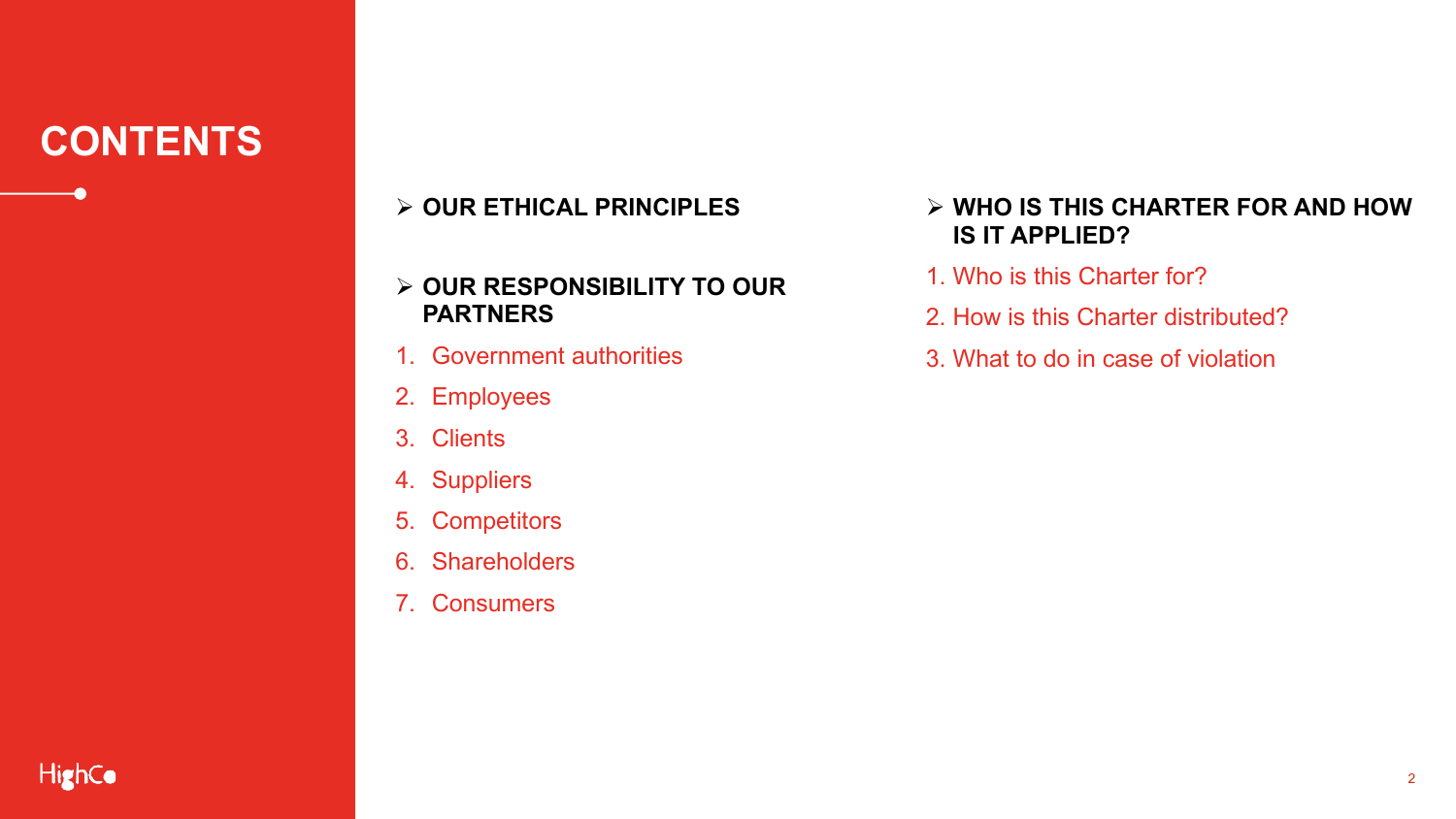# **OUR ETHICAL PRINCIPLES**

### Leading by example and respect are the HighCo Group's core values.

The Ethics Charter is based on these values, which are applied through principles that must be respected by the Group and all of its employees.

#### Abiding by laws

We abide by the laws and regulations in any area and every country where we operate.

#### Honesty and integrity

We shall act with honesty and contribute to promoting a culture of integrity.

Integrity notably means that any form of corruption, active or passive, is forbidden.

As such, we shall not accept or offer any unofficial payment, either directly or indirectly and we will comply with the Anti-Corruption Code of Conduct of the Group, - in particular with respect to gifts and invitations -, available at www.highco.com and on the corporate social network https:/highconnect.highco.com/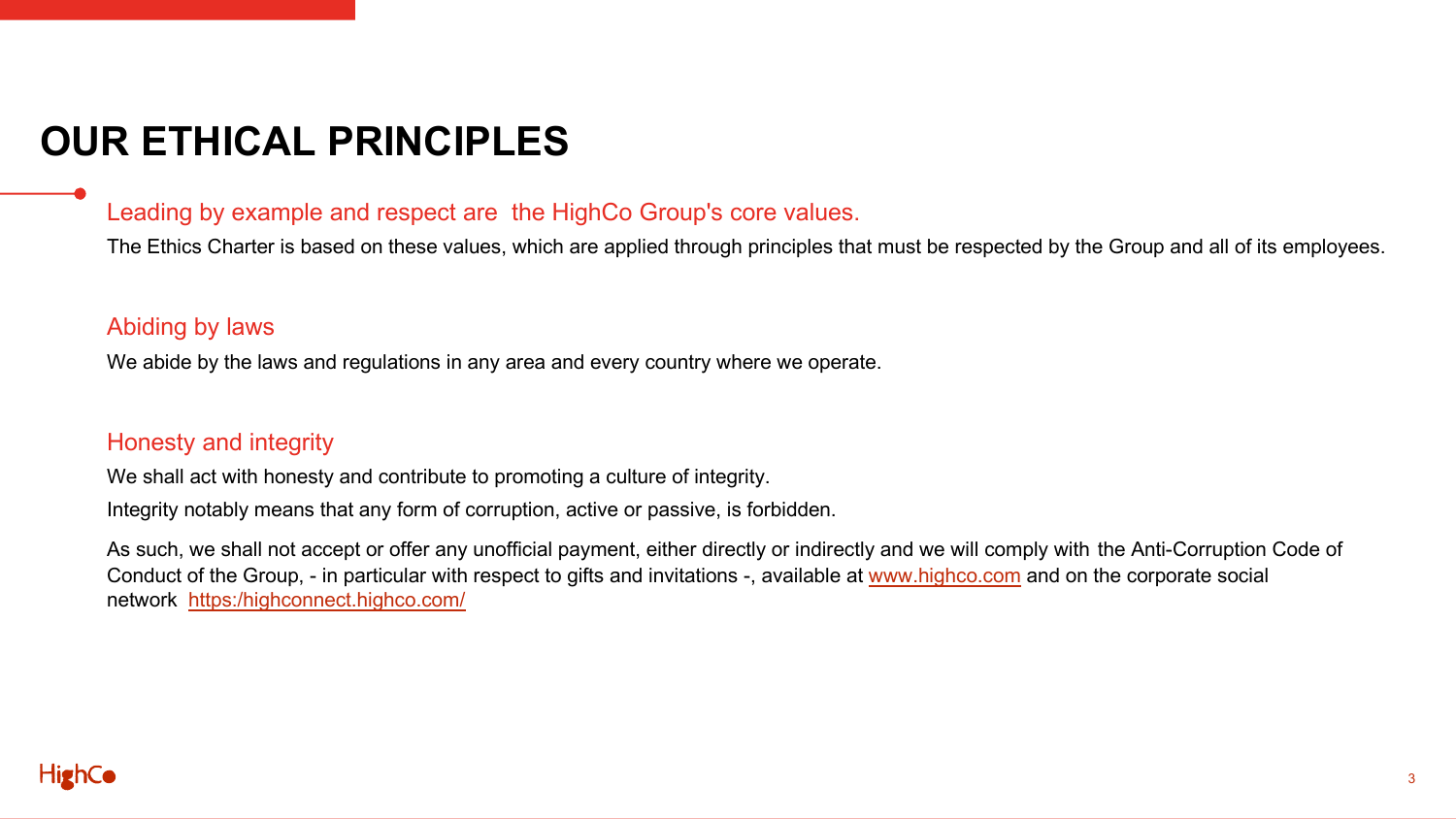# **OUR ETHICAL PRINCIPLES**

# Protecting Group interests

Under any circumstances, our behaviour shall be loyal and inspired by the Group's interest.

We shall avoid any situation or activity that could lead to conflicts of interest with the Group. If circumstances give rise to a potential or actual conflict of interest, the employees concerned must report this.

Conflicts of interest arise from any situation in which employees' personal interests conflict with their duties or responsibilities in the Group.

Everyone is responsible for protecting the Group's property and resources which are provided to them and for using them strictly for their intended purpose.

We shall treat any non-public information concerning the businesses of the Group and its clients with full confidentiality.

Any use of such information for personal gain or that of others, notably to buy or sell HighCo shares or those of its clients, is proscribed.

We shall not, for personal gain, engage in any business, either directly or indirectly, that is in competition with that of the Group.

### Transparency and relevance of information

We shall lead by example in the accuracy and relevance of the information provided for our partners.

#### Respecting the environment

Our internal operating and purchasing practices shall be guided by our respect for the environment and the aim of reducing our environmental impacts. Everyone shall contribute to this goal within the scope of their functions.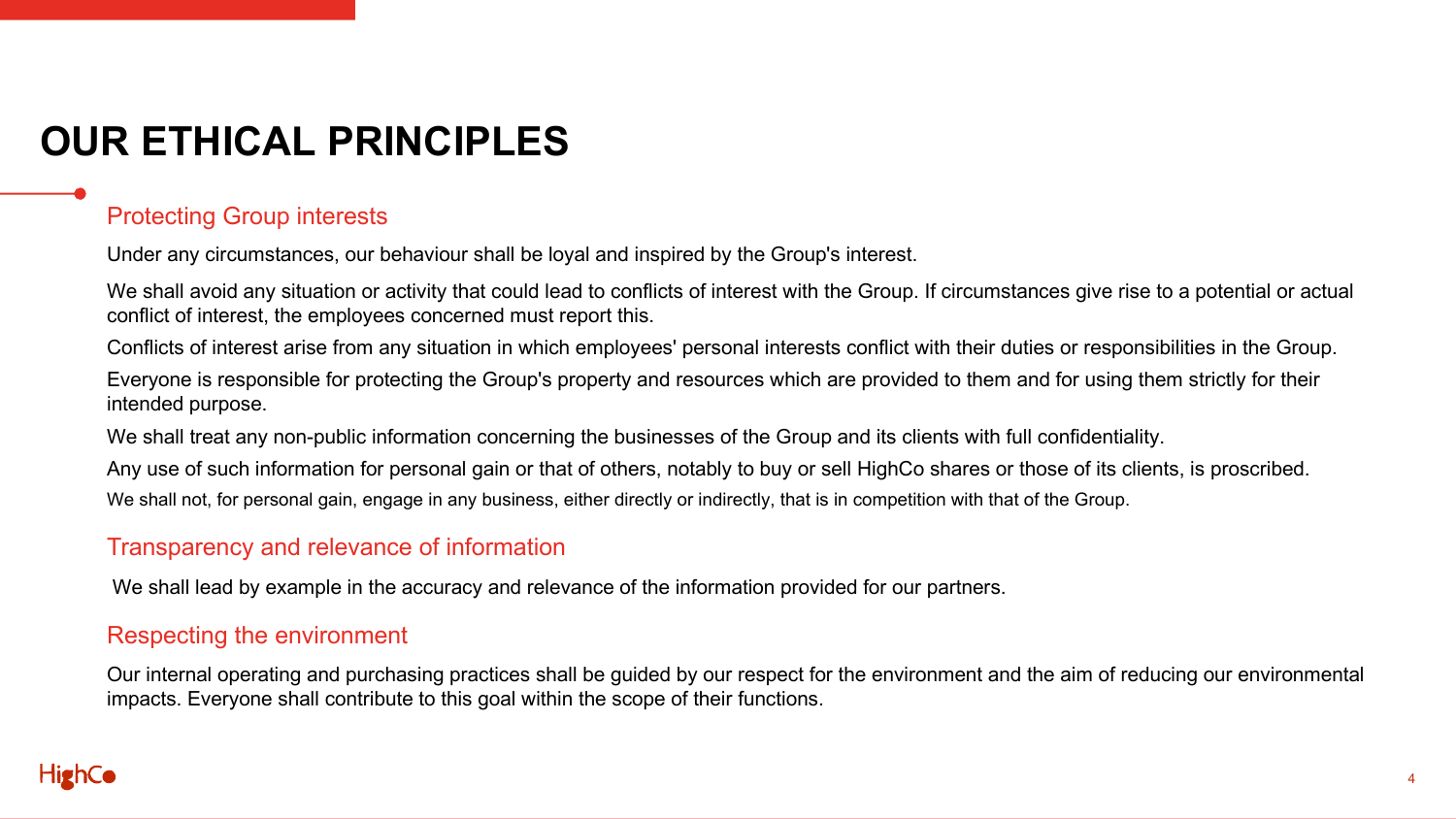# **OUR RESPONSIBILITY TO OUR PARTNERS**

The Group is aware of its responsibility to all stakeholders who contribute to its success, in particular the following Partners:

#### **1. Government authorities**

We must have flawless relations with the authorities and, in particular, apply the regulations that pertain to lobbying.

No contribution of any kind shall be given to political parties, officials or interest groups without the prior written approval from HighCo's Management Board.

#### **2. Employees**

In addition to respecting the principles that govern human rights and labour rights, the Group shall provide its employees with dignified working conditions.

Everyone shall ensure that their behaviour does not impair the quality of the working environment of their colleagues.

The Group rejects any form of discrimination, harassment, intimidation or any humiliating behaviour or remarks.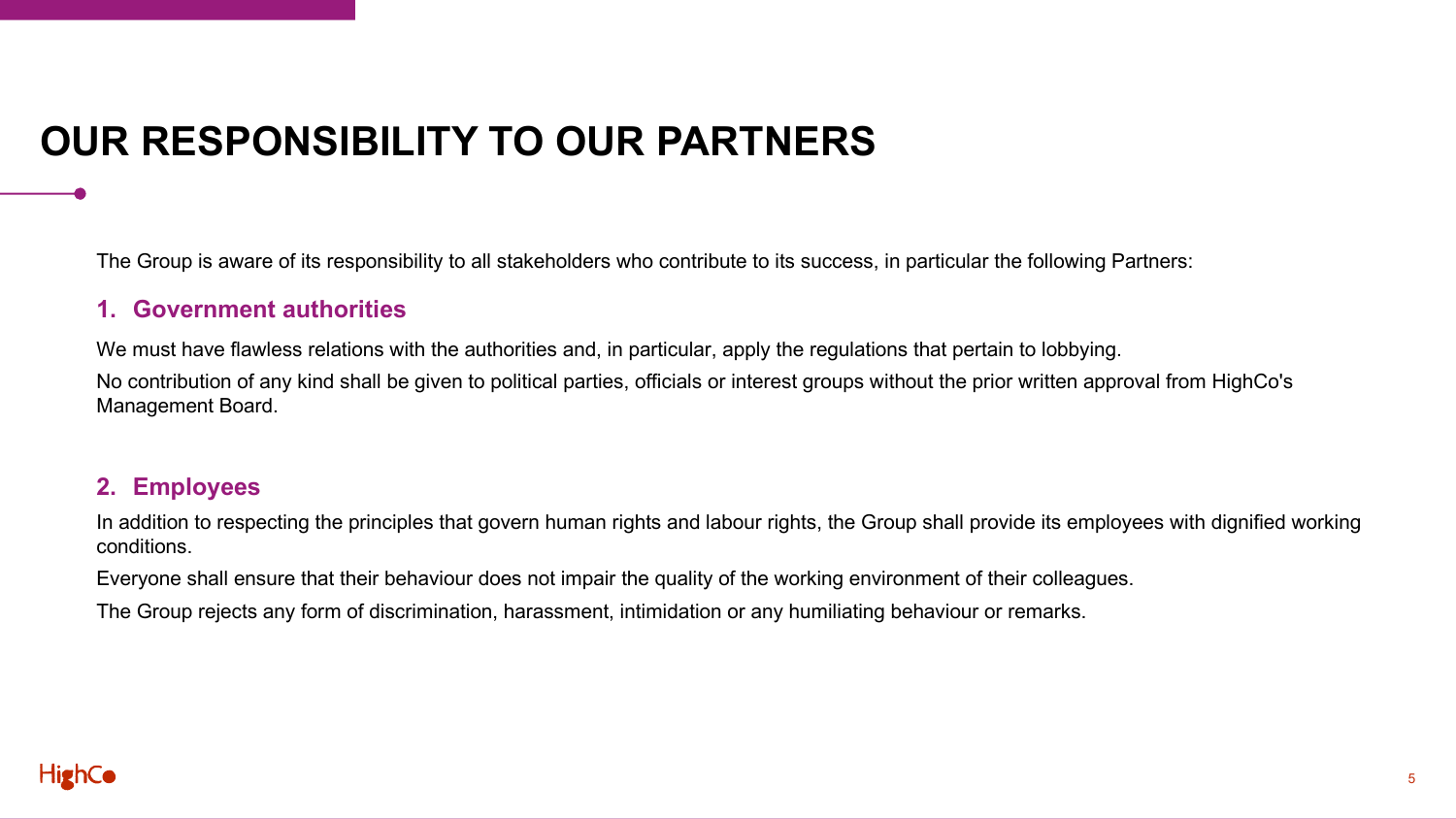# **OUR RESPONSIBILITY TO OUR PARTNERS**

# **3. Clients**

The Group shall act in the interest of its clients, be guided by a concern for quality and show professionalism, involvement, attention, creativity and relevance in providing its services.

Relations with clients must be founded on integrity, loyalty and mutual trust.

In relation with clients, employees must comply with the Anti-Corruption Code of Conduct enacted by HighCo. In particular, it is prohibited to pay unofficial fees or any other form of illegal payment, either directly or indirectly, to any person representing a client or prospect in order to win a bid. We must strictly respect the confidentiality of the data provided to us by our clients or prospects.

## **4. Suppliers**

Our choice of suppliers must be based on criteria of performance, quality, price competitiveness and time frames, as well as environmental, social and human rights criteria.

Group requires its suppliers to share its ethical rules and principles, in particular on areas concerning the environment, social issues, human rights, forced labour and child labour, and the fight against corruption.

Group employees must comply with all local laws and regulations in all relations with suppliers, and also with the Anti-Corruption Code of Conduct enacted by HighCo.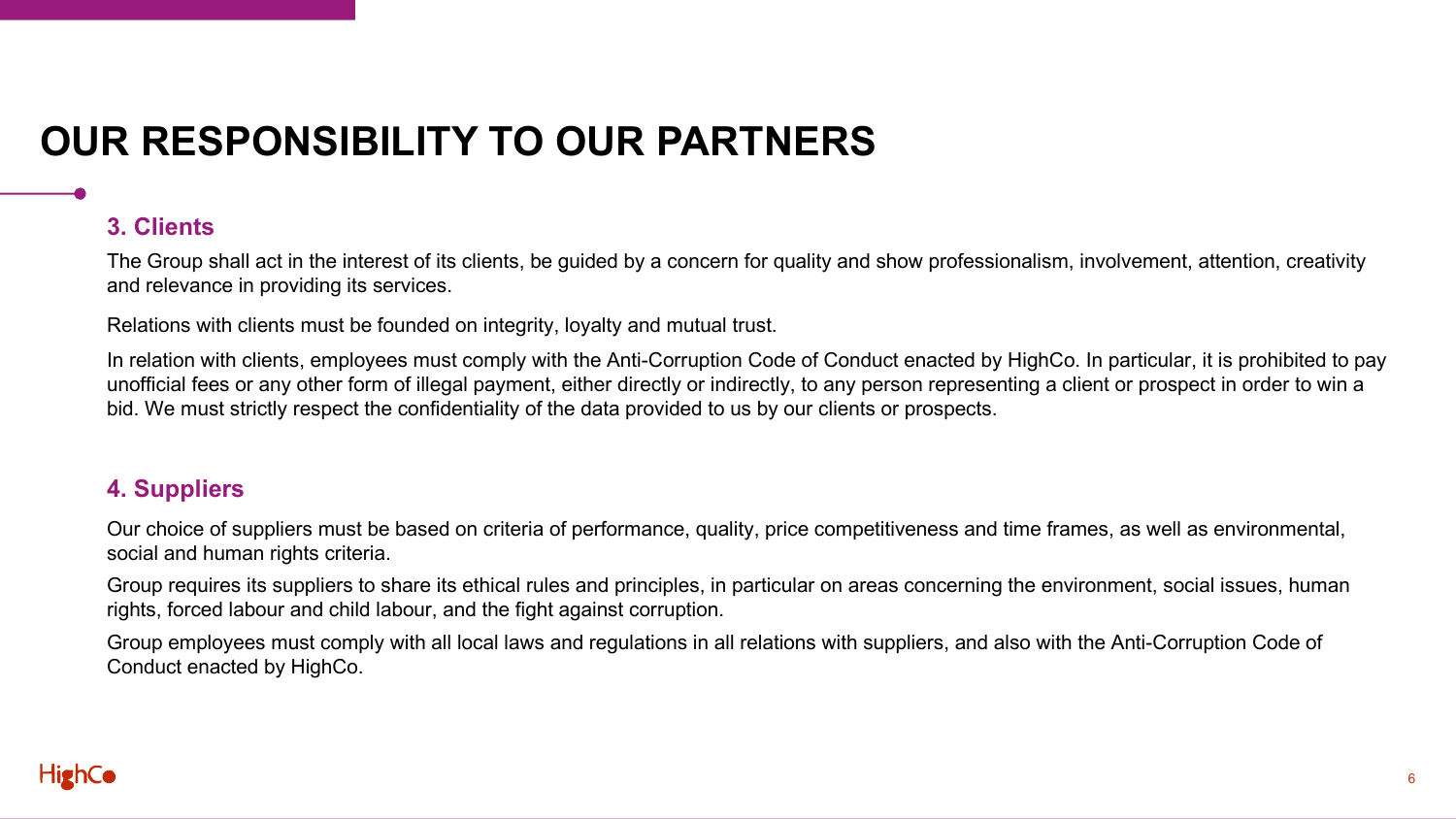# **OUR RESPONSIBILITY TO OUR PARTNERS**

### **5. Competitors**

The Group believes in free competition.

All employees shall have loyal business practices and strictly obey competition laws in all countries where the Group operates.

#### **6. Shareholders**

The Group shall aim for the best performance possible vis à vis its shareholders.

HighCo applies responsible corporate governance principles favouring the transparency of its management and executives.

It shall provide its shareholders and financial markets with information that fairly and accurately reflects its position and in a timely manner.

#### **7. Consumers**

As a communication group, HighCo is accountable to its consumers, who are the direct or indirect targets of its communication initiatives. It must provide them with honest, ethical and responsible information that respects the country's culture.